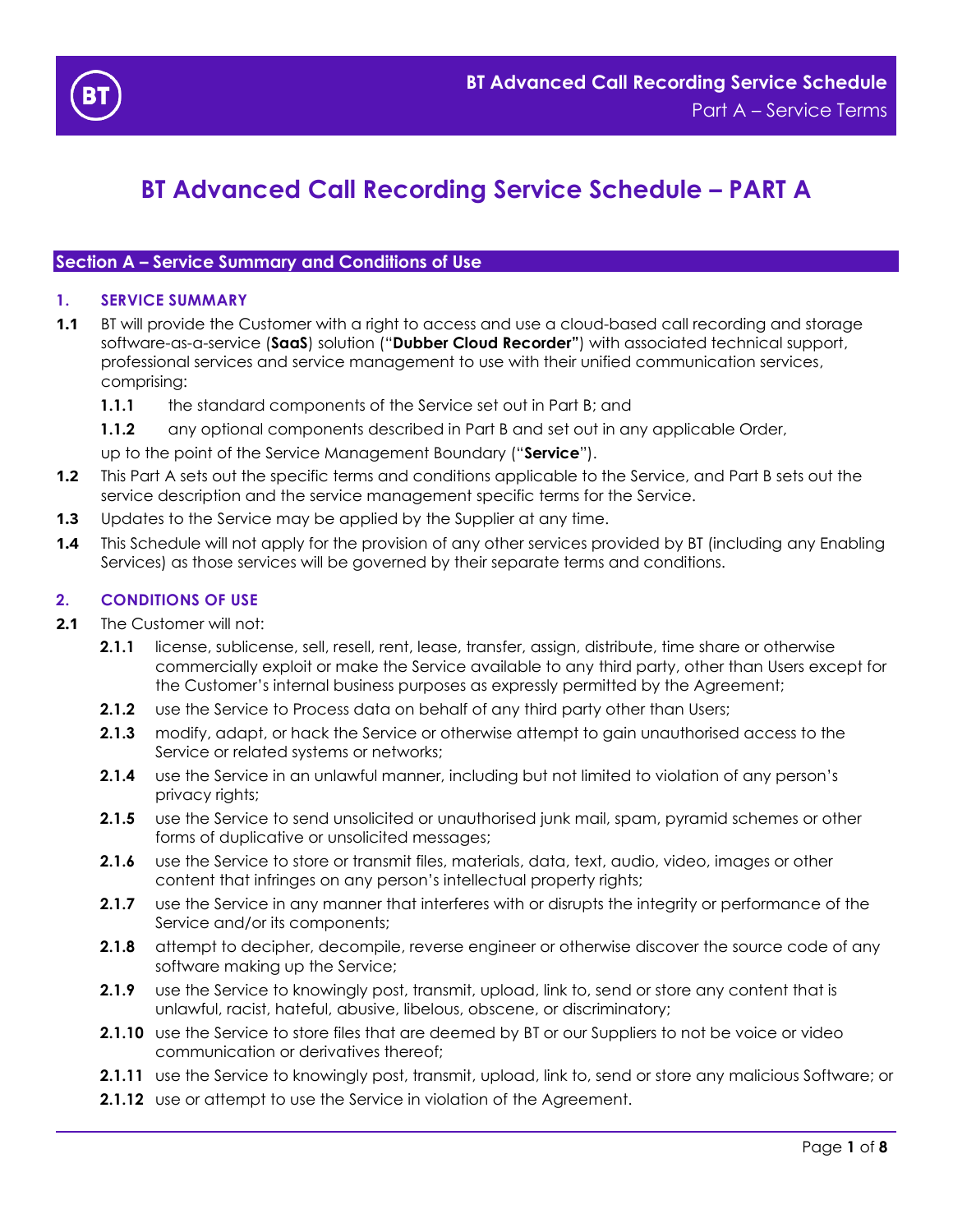

**2.2** BT is not responsible for notifying the Customer of any upgrades, fixes or enhancements to any software used to transmit the Service or for any compromise of data, including Customer Data, transmitted across computer networks or telecommunications facilities (including but not limited to the Internet) which are not owned, operated or controlled by BT. We assume no responsibility for the reliability or performance of any connections to the Service.

#### **Section B – Customer Obligations**

## **3. GENERAL CUSTOMER OBLIGATIONS**

- **3.1** The Customer will:
	- **3.1.1** inform Users of the Service that **all** their calls will be recorded as default and shared with third parties;
	- **3.1.2** collect and keep consent of all participants on a call or virtual meeting to be recorded and also inform all participants the call is going to be recorded and shared with third parties;
	- **3.1.3** use the Incident reporting procedures notified to Customer by BT, and ensure that the Customer operational contact is available for all subsequent Incident management communications;
	- **3.1.4** ensure that applications and equipment used by Customer are compatible with the Service;
	- **3.1.5** complete any preparation activities that BT may request to enable you to receive the Service promptly and in accordance with any reasonable timescales;
	- **3.1.6** without undue delay provide BT with any information reasonably required by BT to enable it to perform its obligations set out in this Agreement with respect to the Service.

#### **4. CUSTOMER EQUIPMENT, SITES AND ENABLING SERVICES**

- **4.1** The Customer will:
	- **4.1.1** be responsible for the monitoring and proper functioning of any Customer equipment connected to the Service or used in connection with the Service, including ensuring that the foregoing is adequately protected against viruses and other breaches of security;
	- **4.1.2** procure services that are needed to permit the Service to operate ("**Enabling Services**") and ensure they meet the minimum technical requirements specified by BT. The Enabling Services are set out in Part B;
	- **4.1.3** inform BT of any planned maintenance on any third party provided Enabling Service;
	- **4.1.4** provide service assurance support to BT, where reasonably requested, to progress the resolution of Incidents for any Software installed on an Enabling Service that is not being provided by BT; and
	- **4.1.5** where the Customer has provided its own or a third party Enabling Service, ensure and confirm to BT that the Enabling Service is working correctly before reporting Incidents to BT.

#### **5. PASSWORDS, AUTHORISED USERS AND SECURITY**

- **5.1** The Customer is responsible for the proper use of any User names, personal identification numbers and passwords or similar used in conjunction with the Service, and the Customer will take all reasonable precautions to ensure that the foregoing are kept confidential, secure and not made available to unauthorised persons.
- **5.2** The Customer will distribute, manage and maintain access profiles, passwords and other systems administration information relating to the control of Users' access to the Service.
- **5.3** The Customer will promptly terminate access of any person who is no longer an authorised User.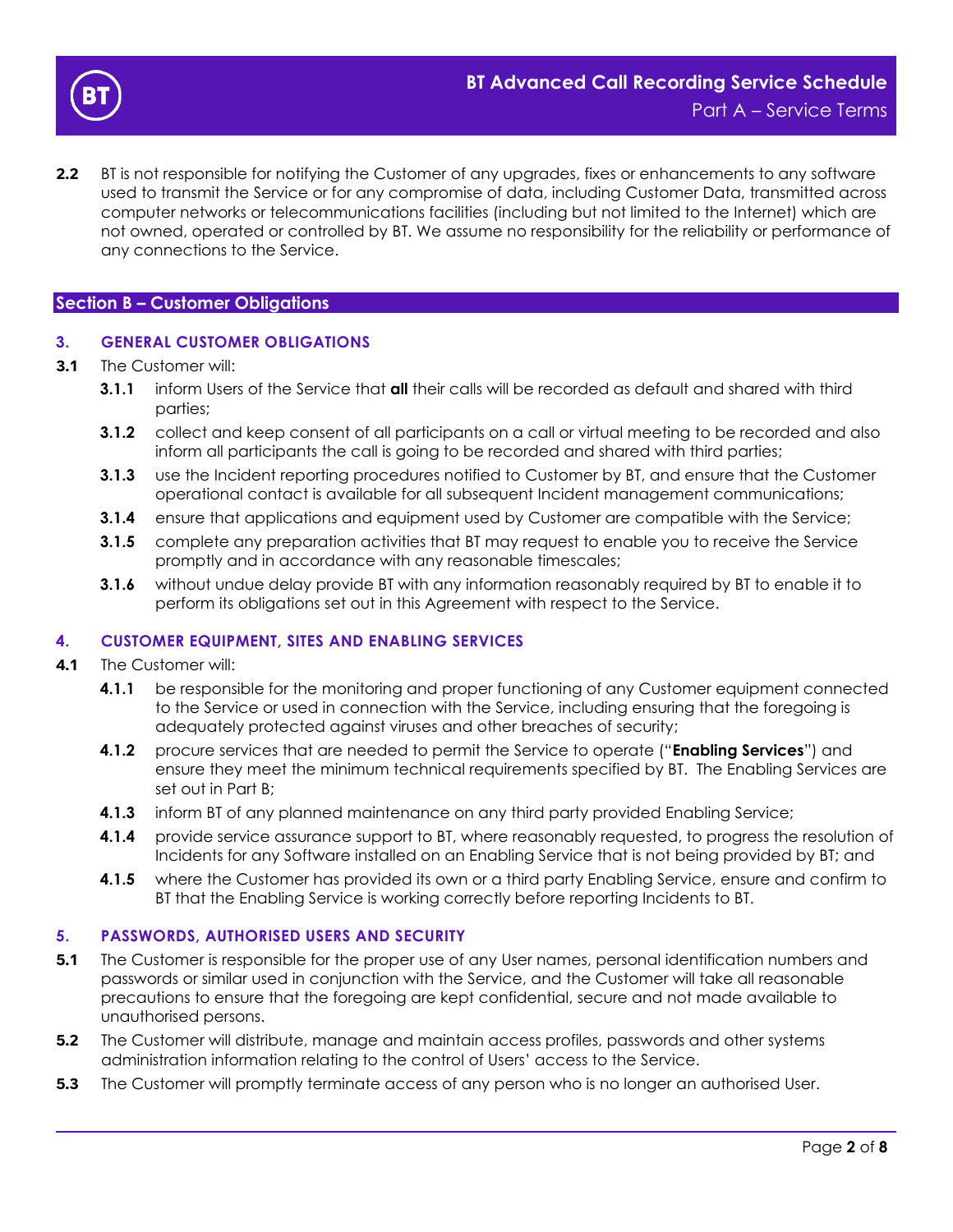

- **5.4** The Customer will promptly inform BT if an individual User's ID or password has, or is likely to, become known to an unauthorised person, or is being or may be used in an unauthorised way.
- **5.5** The Customer will change any or all passwords or other systems administration information used in connection with the Service if BT asks the Customer to do so in order to help safeguard the security or integrity of the Service.
- **5.6** The Customer will not allow any specific User license to be used by more than one User unless it has been reassigned in its entirety to another User.

## **6. COMPLIANCE OBLIGATIONS**

- **6.1** The Customer is responsible for compliance with the provisions of the Agreement by Users and for any and all activities that occur under an account set up in the Customer's name, as well as for all Customer Data. Without limiting the foregoing, the Customer is solely responsible for ensuring that use of the Service to store and transmit Customer Data is compliant with all applicable laws and regulations in any country it is being used.
- **6.2** The Service is not compliant with PCI DSS and BT will not accept any liabilities or obligations related to PCI DSS and Card Holder Data (CHD). The Customer shall retain all PCI DSS obligations as a Merchant and cannot flow down or transfer any related PCI DSS obligations to BT as a Service Provider in relation to these exceptions/services. The Customer will indemnify BT for any claims, losses, costs or liabilities that BT incurs as a result of the Customer storing, processing or transmitting data that is subject to PCI DSS.

## **7. END OF SERVICE**

- **7.1** On termination of the Service, Customer will:
	- **7.1.1** retrieve all Customer Data from the Service:
	- **7.1.2** return to BT the Software or intellectual property provided by BT and all copies of such.

## **Section C – Charges and Invoicing Terms**

## **8. CHARGES**

**8.1** The Customer will pay the Charges for the Service and any optional features as set forth in the Order.

#### **9. SUBSCRIPTION TERM AND EARLY TERMINATION CHARGES**

- **9.1** The Order sets out any minimum Subscription Term applicable to the Service, as well as any associated volume commitments, early termination Charges and all other pricing and commercial terms that are specific to the Service.
- **9.2** Unless the Service is terminated as set out in Paragraph [10.1](#page-2-0) or for any other reason set out in the Governing Agreement the Service will renew periodically in accordance with the terms of the Order, subject to any change in the Subscription Charges as provided for in the Order.

#### **10. TERMINATION FOR CONVENIENCE**

<span id="page-2-0"></span>**10.1** Either Party may elect to terminate the Service at the end of the Subscription Term by providing at least 30 days' notice to the other Party prior to the end of the Subscription Term in which case the Service will end at the end of the billing period in which that notice period ends.

#### **11. MISCELLANEOUS CHARGES**

**11.1** In addition to the Charges set out in the Order, Customer may be liable for the following additional Charges: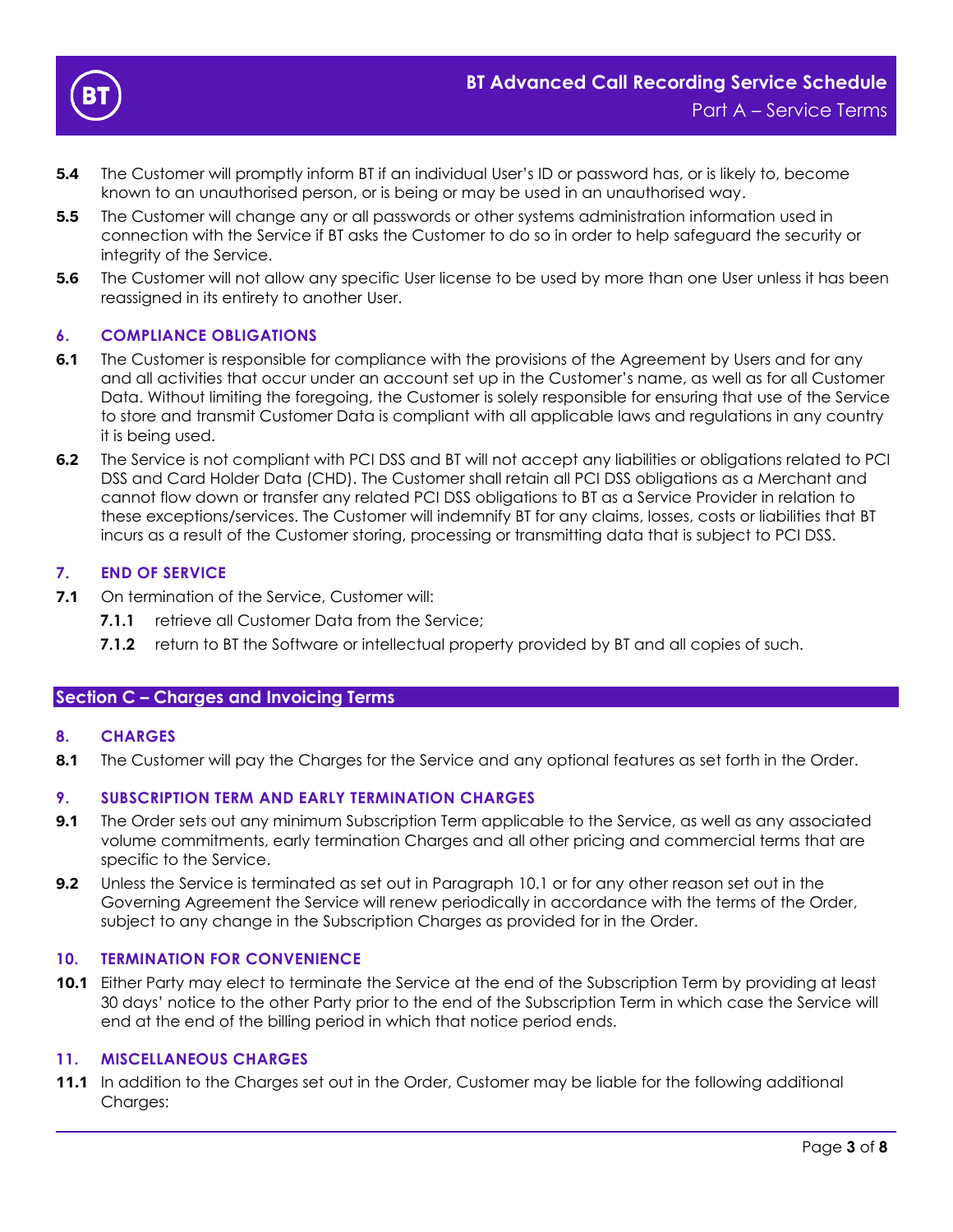

- **11.1.1** Charges for expediting provision of the Service at Customer's request after BT has informed Customer of the delivery date; and
- **11.1.2** If BT has to change the Service prior to the applicable delivery date because the Customer has provided BT with materially incomplete or inaccurate information, BT may, acting reasonably, apply additional Charges to perform the necessary change subject to:
	- providing the Customer with written notice of the change; (a) —
	- (b) written agreement between the Parties to the additional Charges; and
	- (c) if no agreement can be reached termination by the Customer subject to paying BT all Charges up to the point of termination or because of such termination (including supplier costs).
- **11.2** BT may adjust the Charges to reflect changes in charges BT incurs that are outside of BT's control, for example where there is a regulatory change. Price adjustments will be effective from the billing period following written notice to the Customer by BT.

## **Section D – Incident Reporting and Service Levels**

## **12. INCIDENT RESPONSE AND RESOLUTION TIMES**

**12.1** BT will aim to meet the response and resolution targets set out below. Service Credits do not apply to these targets.

| <b>Priority Code</b> | <b>Maximum Response Time</b> | <b>Target Resolution Time</b> |  |
|----------------------|------------------------------|-------------------------------|--|
| P1                   | 15 minutes                   | 6 hours                       |  |
| P <sub>2</sub>       | 30 minutes                   | 8 hours                       |  |
| P3                   | 4 hours                      | 24 hours                      |  |
| P4                   | 24 hours                     | 72 hours                      |  |

#### **13. SERVICE LEVELS AND SERVICE CREDITS**

- **13.1** BT will use its reasonable endeavours to achieve the service levels ("**Service Levels"**) applicable to the Service for Qualifying Incidents. Subject to the exclusions set out in section [13.13,](#page-5-0) if BT fails to achieve the Service Levels, the Customer may claim associated service credits ("**Service Credits**"). Service Credits are an agreed remedy for BT's failure to meet a Service Level.
- 13.2 Service Levels and Service Credits apply to the Downtime of the Dubber Cloud Recorder.
- **13.3** Only measurements carried out by BT or its Suppliers will be used in the calculation of Service Credits.
- **13.4** The **Reporting Period** is monthly.
- **13.5 Downtime** is the period of time which a Qualifying Incident(s) exists. A **Qualifying Incident** is defined as full outage of the Dubber Cloud Recorder with all Users impacted.
- **13.6** Service Availability is measured on the Service components set out in this section across a Reporting Period. For the purposes of calculating the **Monthly Uptime Percentage** for a Service, Downtime minutes commence from the point at which a Qualifying Incident is logged by the Service Desk and ends when the Customer is notified that the Incident has been resolved.
- **13.7** The Monthly Uptime Percentage is calculated based on the following formula: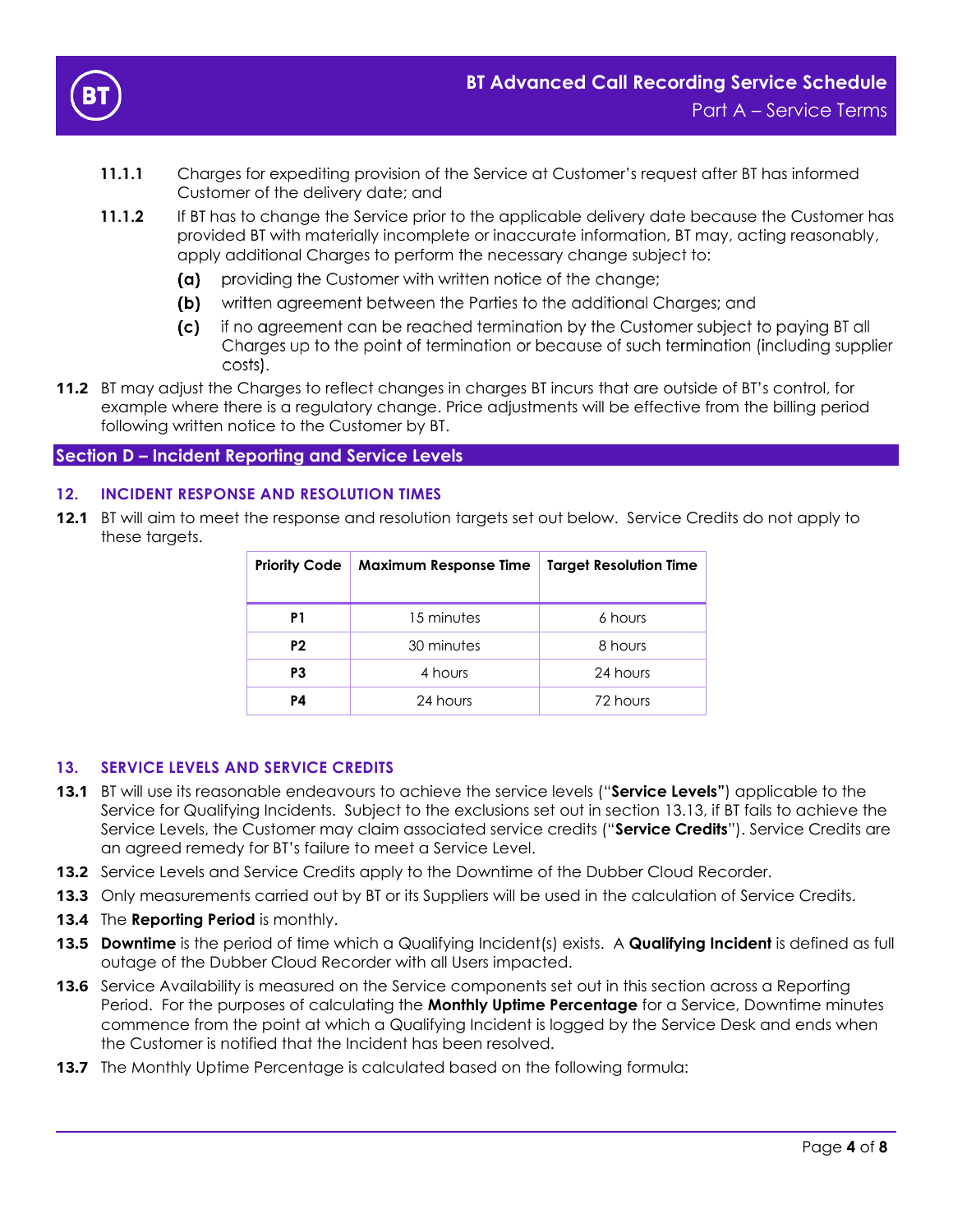

( Available Minutes − Aggregate Incident Downtime Minutes  $\left(\frac{1}{3}\right) \times 100\%$ <br>Available Minutes

## **13.7.1** Where:

- Available minutes = (total minutes in the Reporting Period any pre-agreed interruption (a) to the Service) x number of active Users reported as registered for the Service in the relevant Reporting Period.
- Incident Downtime minutes = duration of an Incident causing Downtime x number of  $(b)$ Users affected.
- (c) Aggregate Incident Downtime minutes = total of Incident Downtime minutes for Incidents occurring in the Reporting Period.

## **13.8** The Monthly Uptime Percentage for the Service component is:

| <b>Monthly Uptime Percentage</b> | Service component     |  |
|----------------------------------|-----------------------|--|
| 99.99%                           | Dubber Cloud Recorder |  |

#### **13.9** Incidents included in Downtime calculation:

| Service<br>component            | <b>Components / Functions</b>                                                     | Condition                                                                                                                                                                                                                                   | Incident<br>Priority<br>Level |
|---------------------------------|-----------------------------------------------------------------------------------|---------------------------------------------------------------------------------------------------------------------------------------------------------------------------------------------------------------------------------------------|-------------------------------|
| <b>Dubber Cloud</b><br>Recorder | Ability for the Dubber Cloud<br>Recorder to capture and store call<br>recordings. | Any number of Users report and BT confirm<br>that Dubber Cloud Recorder is failing to<br>capture and store call recordings for all Users<br>OR BT proactively report that the Dubber<br>Cloud Recorder is not functioning for all<br>Users. | Qualifying<br>Incident        |

## **13.10 Qualifying Incident Reporting**

**13.10.1** Downtime is measured from when a Qualifying Incident is first reported to the Service Desk and ends when BT clears the Qualifying Incident. The Customer will be given a trouble ticket number for each such reported Qualifying Incident. BT will inform the Customer when the Qualifying Incident is cleared, and will close the trouble ticket when either the Customer confirms within 20 minutes that the Qualifying Incident is cleared, or BT has attempted and failed to contact the Customer and the Customer does not respond within 20 minutes. If the Customer confirms that the Qualifying Incident is not cleared within 20 minutes of being so informed, the trouble ticket will remain open, and the Downtime calculation will be so adjusted.

## **13.11 Service Credit Calculation and payment**

- **13.11.1** Where the Customer is entitled to claim Service Credits the calculation shall be based on:
	- (a) The total number of minutes in a Reporting Period;
	- (b) Calculate the Downtime in minutes;
	- (c) Multiply the Downtime by 10; and
	- The Service Credit payable is the Downtime multiplied by 10 as a percentage of the (d) Reporting Period

## **13.11.2** Example:

Total minutes in the Reporting Period = 43800 (a)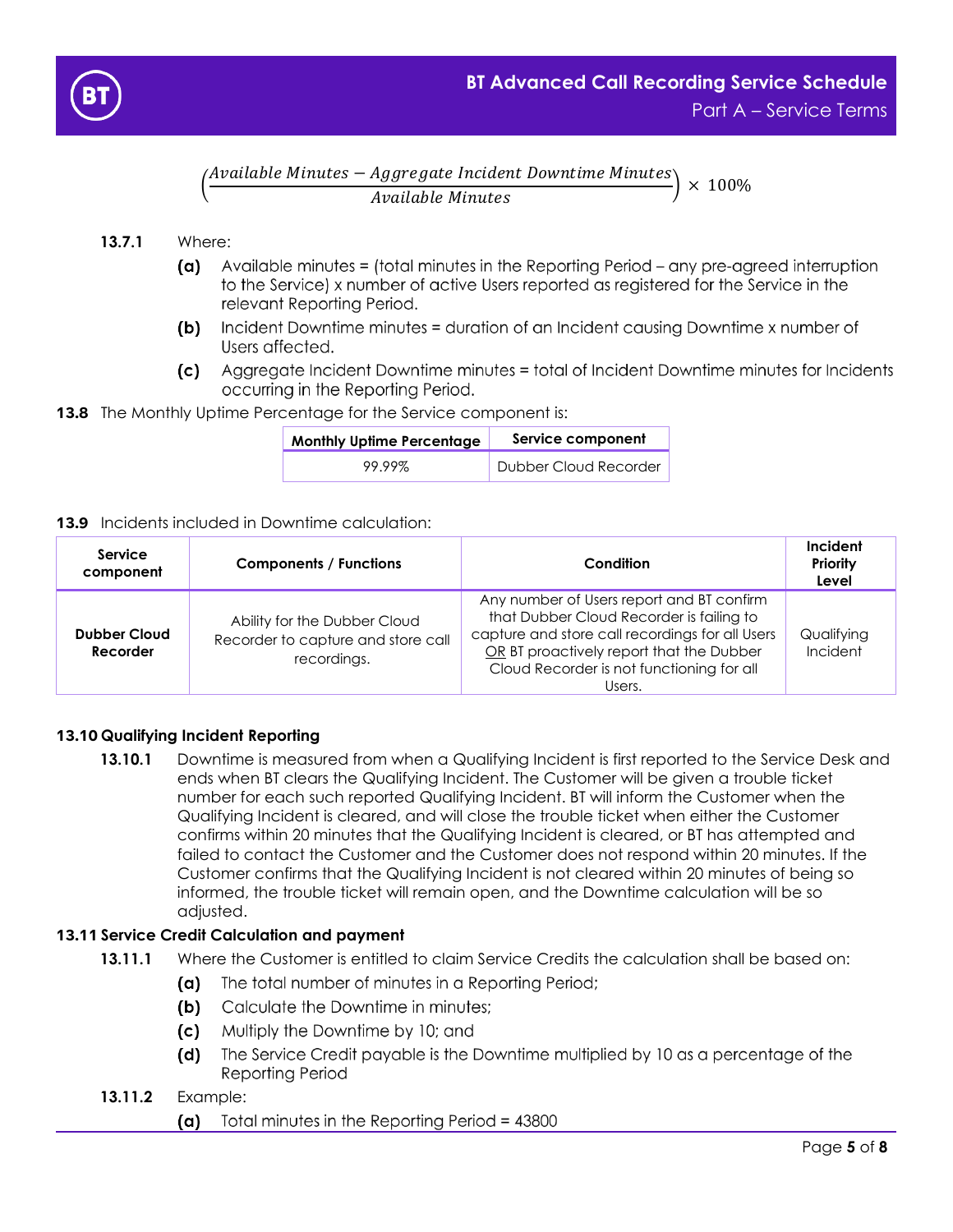

- (b) Total Downtime in minutes =  $43$
- (c) Downtime minutes  $x 10 = 43x 10 = 430$
- (d)  $430$  as a percentage of  $43800 = 0.98\%$
- (e) Rounded to 1% Service Credit of the total monthly recurring Charge.
- 13.11.3 Service Credits will be :
	- (a) paid by deduction from the Customer's invoice within two billing cycles of a claim being received: or
	- following termination of the Service where no further invoices are due to be issued by BT, (b) paid by BT within two months of a claim being received.

## **13.12 General Service Credit Limitations**

- **13.12.1** To qualify for Service Credits, and before any Service Credits can be applied, the Customer must make a claim within 25 days after the end of the month in which the Service Level underperformance occurred or where a longer time period is required by local law then the shortest period that can be applied.
- <span id="page-5-0"></span>**13.13 Exclusions:** Service Levels and/or Downtime will be excluded:
	- **13.13.1** where the Customer does not provide access, delays providing access or denies permission for BT or its agents and suppliers to carry out necessary repairs to the Service;
	- **13.13.2** for any Qualifying Incident not reported in accordance with the incident reporting procedures notified by BT to the Customer;
	- **13.13.3** in the event of any software bugs affecting the Service;
	- **13.13.4** during any period of planned or emergency maintenance unless the service outage time exceeds the time estimation communicated to the Customer;
	- **13.13.5** where Qualifying Incident trouble tickets are opened erroneously;
	- **13.13.6** during any trial period of the Service;
	- **13.13.7** during simple service requests;
	- **13.13.8** if an Enabling Service is not connected or functioning correctly;
	- **13.13.9** if the Service is suspended due to Customer's breach of its obligations under the Agreement; and
	- **13.13.10** for any changes made by a third party (excluding BT and its Suppliers).

## **Section E - Data Processing**

This section supplements the data provisions as set out in the Governing Agreement:

## **14. DURATION OF THE PROCESSING OF PERSONAL DATA**

**14.1** BT will Process the Customer Personal Data for the Service for as long as BT provides the Service and for as long as BT may be required to Process the Customer Personal Data in accordance with applicable laws.

## **15. THE NATURE AND PURPOSE OF THE PROCESSING OF PERSONAL DATA**

- **15.1** The Service provides a fully managed SaaS cloud-based call recording and storage solution. It uses Dubber for the SaaS call recording and storage and CWSI for support services.
- **15.2** BT will not have direct access to the call recording and storage platform.
- **15.3** The nature and purpose of the Processing of Customer Personal Data by the Sub-Processors (Dubber and CWSI) includes: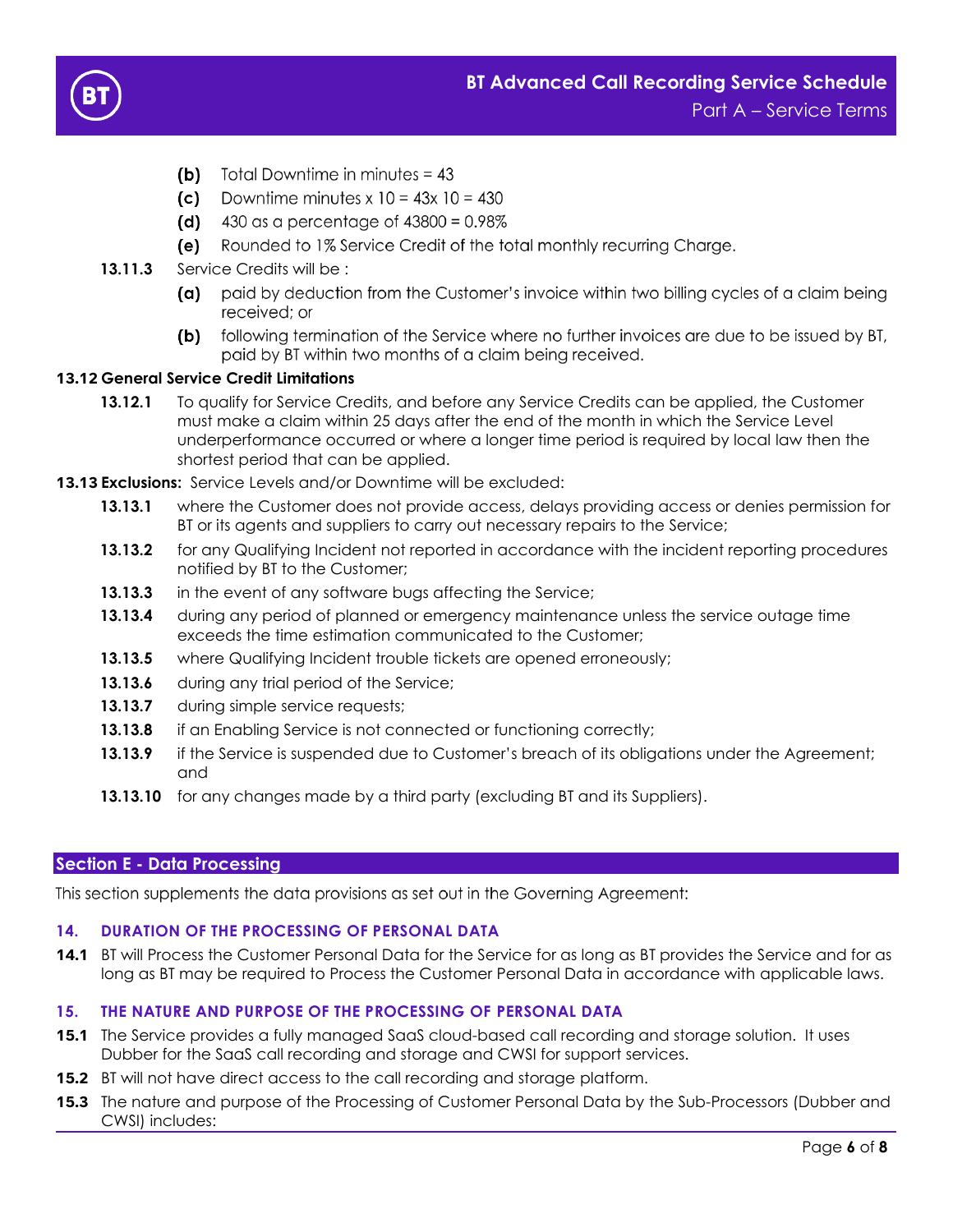

**15.3.1** accessing the Dubber Cloud Recorder to deal with Incidents and provide service management.

## **16. TYPES OF PERSONAL DATA AND CATEGORIES OF DATA SUBJECTS**

- **16.1** The types of Customer Personal Data Processed the Sub-Processors or the Customer will be:
	- **16.1.1** name;
	- 16.1.2 business address;
	- **16.1.3** telephone number (fixed/mobile);
	- **16.1.4** email address;
	- **16.1.5** Customer contact notes from call/correspondence relating to Customer care;
	- **16.1.6** details of products and services taken by the Customer;
	- 16.1.7 Customer account number;
	- **16.1.8** billing details;
	- 16.1.9 Call or video recordings; and
	- 16.1.10 User ID or log-in details.

This list is not exhaustive as the Customer will specify what Customer Personal Data is Processed.

- **16.2** The Customer Personal Data will concern the following categories of Data Subjects:
	- **16.2.1** Customer;
	- **16.2.2** Customer employees and Users; and
	- **16.2.3** any Data Subject (as controlled by the Customer).

This list is not exhaustive as the Customer will specify what Customer Personal Data is Processed.

## **Section F – Defined Terms**

For the purposes of this Schedule the following defined terms and abbreviations shall have the meaning ascribed to them:

**Agreement** means this Schedule, the Governing Agreement and Order.

**AI** means artificial intelligence.

**Card Holder Data** has the meaning given to it in the PCI DSS.

**Charges** means means the fees and charges that you pay in relation to Service as set out in the Order.

**Customer Data** means all electronic data, voice recordings, text, messages or other materials submitted to the Service by the Customer and its Users in connection with the Customer's use of the Service, including, without limitation, Personal Data.

**Customer Personal Data** means only the proportion of Personal Data where the Customer is the Controller and that BT or its Suppliers need to Process on the Customer's behalf as a Processor in providing the Services to the Customer under the Agreement.

**CWSI** means CWSI UK Limited.

**Dubber** means Dubber Corporation Limited.

**Enterprise** means a licence with the sames features as UCR with additional Voice AI included.

**Governing Agreement** has the meaning given to it in the Order.

**Incident** means any event or occurrence that is not part of the normal operation of the Service that causes, or may cause, an interruption to, or reduction in, the quality of that Service.

**Merchant** has the meaning given to it in the PCI DSS.